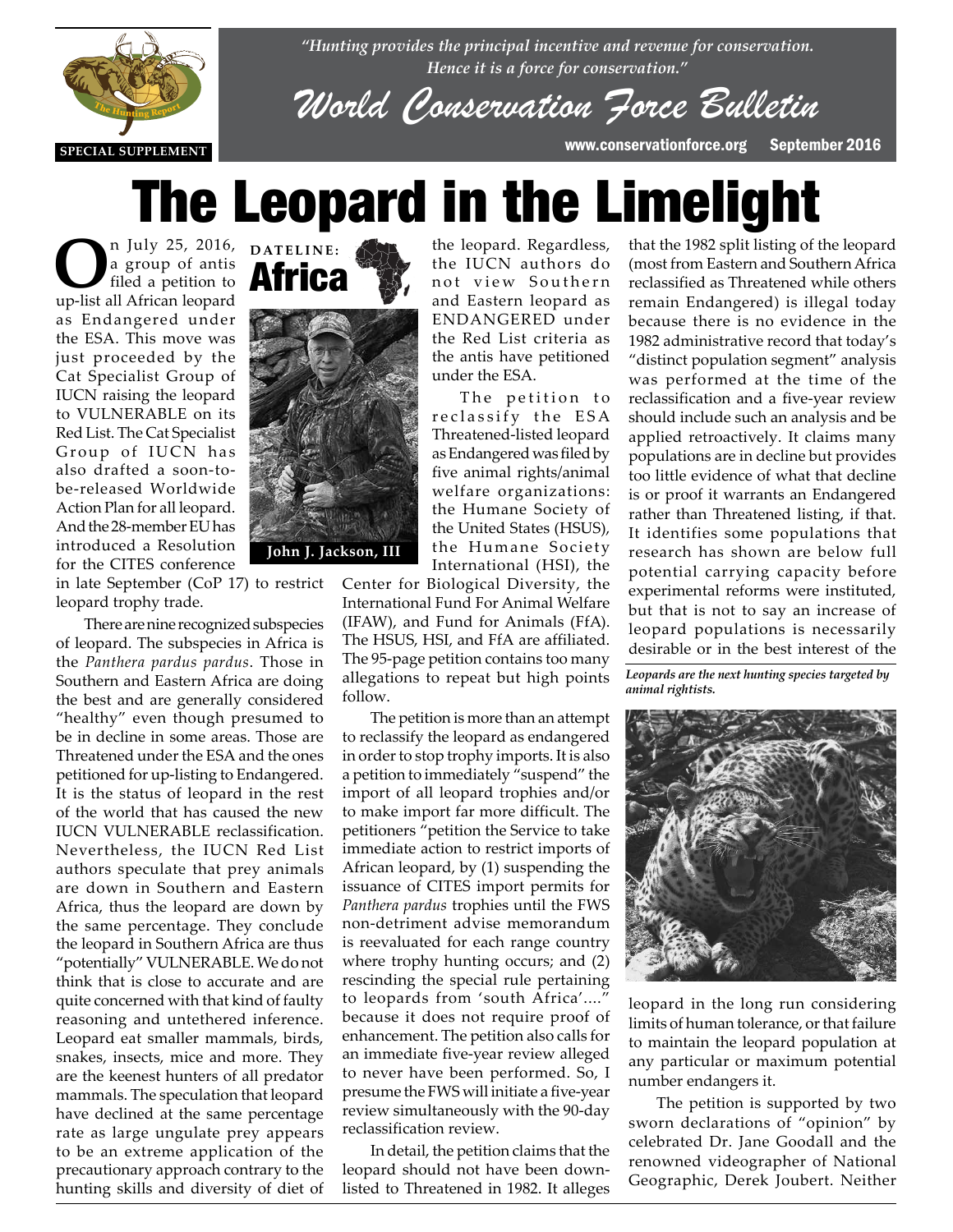are experts on leopard status qualified to give an expert opinion, but both are against trophy hunting of any kind. Dr. Goodall states, "Trophy hunters target large males in their prime... splendid individuals whose decapitated heads disfigure the walls of countless wealthy homes," and "In my opinion, leopards across their African Range are in Danger of Extinction...." Dr. Goodall lists that she has been a Board member of HSUS since 1989 and Honorary Board Member of IFAW since 2014, and has won awards from both. She cites no firsthand knowledge of the status of leopard in the relevant countries, just her unsupported "expert" opinion against hunting. Joubert cites a few anecdotal experiences without documentation but no firsthand knowledge of the status of leopard range wide. He claims, "Trophy hunting is little more than a bloodlust and thrill of killing and has no longer any place in sound wildlife management...." He clearly demonstrates his bias against hunting and gives an opinion that leopard must be endangered and listed as endangered to stop trophy imports that he despises.

All African leopard are on Appendix I of CITES but the Parties of CITES as a body have approved quotas for trophy trade for most of Southern and Eastern Africa based upon duly debated information. The USFWS has the practice of making its own biological determination before issuing an import permit rather than relying upon the biological determination made by the exporting countries or the quota set by the Parties at a CoP. Now the European Union and its Member States have proposed a resolution to raise the bar for leopard. Annex 1 and 3 of CoP 17 Doc. 39.1 propose the passage of a Resolution and Decisions for the Animals Committee to review all hunting trophy quotas set by the Parties, particularly "for leopard hunting trophies and hunting trophies of other Appendix I species." The Parties are invited to participate in the Animals Committee, and it is suggested that the Animals Committee do this review on a regular basis. The findings and recommendations of the Animals Committee are to be reported to the Standing Committee, which in turn is to make its own recommendations to the Parties at 18th CoP.

The document submitted states, "This Resolution should in particular set out a number of conditions (to ensure that the exports are sustainable) that should be met before such imports can be authorized." Res. 39.1, paragraph 12. Apparently this overrides the quota set by the Parties and the Animals Committee would add conditions that would have to be satisfied before a country could use its quota. (See below about the new seven-year age approach).

The EU wants to develop "additional species-specific guidance on measures to achieve non-detriment." Res. 39.1, paragraph 15. In Annex 1 the EU goes so far as to recommend the making of an enhancement rather than just a nondetriment finding: "RECOMMENDS that trophy hunting activities relating to species listed in Appendix I should produce tangible conservation benefits for the species concerned." This is an about-face that would in effect reverse the revisions to Res. 2.11 adopted at CoP 9 in 1994 that deleted reference to proof of enhancement and recommended acceptance of the biological determinations made by the exporting country. The EU Resolution would only apply to hunting trophies, which demonstrates Cecil sensitivity. It also is far too similar to the EU Written Declaration to restrict hunting trophies that failed to get the required signatures to carry in the European Parliament and lapsed on April 18, 2016. In fact, this is more than a mere Declaration, this is to be a regulation – one like Born Free and Lion-Aid promised to be imposed on the whole world, not just the EU.

Though not entirely successful within the EU, the antis have succeeded in having the EU propose added restrictions and proof of enhancement for leopard and all other hunting trophies listed under both CITES Appendix I and II.

The IUCN Cat Specialist Group has drafted but not yet released a Worldwide Action Plan for leopard. It is to be the framework for their Global Leopard Conservation Initiative. The CSG takes credit for leading the Initiative but acknowledges heavy participation of the Panthera organization from inception. Recently Panthera has begun circulating a new seven-year minimum age approach for both lion and leopard



*Force Bulletin* EDITOR/WRITER

John J. Jackson, III

PUBLISHER Barbara Crown

Copyright ©2016 by UnivOps Holdings, ISSN 1052-4746. This bulletin on hunting-related conservation matters is published periodically free of charge for subscribers to The Hunting Report, 12182 SW 128 Street, Miami, FL 33186. All material contained herein is provided by famed wildlife and hunting attorney John J. Jackson, III with whom The Hunting Report has formed a strategic alliance. The purpose of the alliance is to educate the hunting community as well as pro-advocacy of build in effect  $\begin{bmatrix}$  hunting rights opportunities. More broadly, the alliance to Res. 2.11 will also seek to open up new hunting opportunities will also seek to open up new hunting opportunities worldwide and ward off attacks on currently available opportunities. For more information on Conservation Force and/or the services available through eptance of the **Force** and/or the services available through<br>is made by the **Jackson's alliance with The Hunting Report**, write:

Conservation Force 3240 South I-10 Service Road West, Suite 200 Metairie, LA 70001 Tel. 504-837-1233 Fax 504-837-1145 www.ConservationForce.org

For reprints of this bulletin or permission to reproduce it and to inquire about other publishing-related matters, write:

The Hunting Report 12182 SW 128 Street Miami, FL 33186 Tel. 1-800-272-5656 Fax 305-253-5532

*Remember to favor Conservation Force's Corporate Sponsors:*

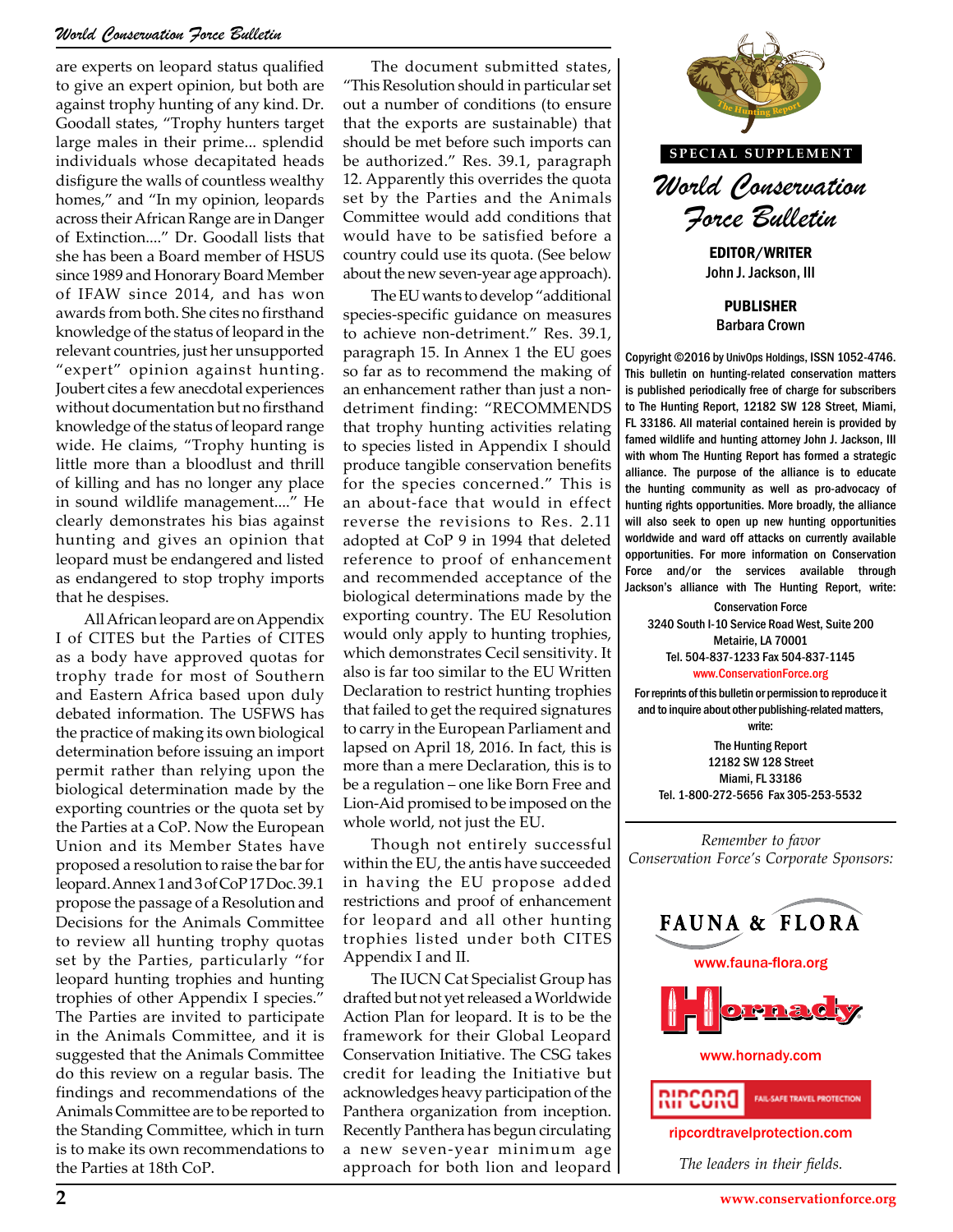**SPECIAL SUPPLEMENT TO THE HUNTING REPORT**

without buy-in from the hunting community or government wildlife department authorities. We presume the new framework for the conservation of the leopard will include Panthera's

> am often asked, "Why do you

seven-year age minimum and that the "experts" and antis will want to add it as a condition of leopard trophy trade to be set by the Animals Committee, Doc. 39.1, CoP 17. Despite requests for

a copy of the draft Worldwide Leopard Action Plan, it is not ready and not being released early in draft until complete. We know of no hunting interest participating in its preparation.

### Why Do We Hunt?

I<sup>am often asked,</sup> **Why I**<br>
<sup>"Why do you **Why!**<br>
it is an innocent question in social</sup> hunt?" Sometimes conversation. At times it has been a media question by someone that does not know enough about hunting to ask anything else. At other times there is a sinister suggestion behind the question – a suggestion that hunters' motivation is questionable or objectionable.

I have spent considerable time over the years trying to help hunters answer the question. Conservation Force has two web sections on Why We Hunt. The page is entitled the Role and Value of Hunting. It is divided between the role regulated hunting plays as a service to society in furthering conservation (ecological services it provides that make it relevant today) and separately, what the hunting experience means to those that do it and what makes it so important to hunters: **www.conservationforce. org/#!role-of-hunting/e7nao**

Both sections are enjoyable reading. Believe me, the section on the benefits of hunting are something to crow about. As Gray Thornton, President of the Wild Sheep Foundation states, "Conservation is what we do: conservation is what we are." The section on what it means in human terms to those that do it captures some of the higher order experiences arising from the hunting engagement and relationship with the natural world and game we hold so dear. Hunting is a higher order experience that is beyond easy explanation. Aldo Leopold, the "Father of Wildlife Management" and author of *The Sand County Almanac* and the "land Ethic" of modern ecology put it very succinctly: "I suppose it is impossible to explain this to those that do not know it." Leopold 1946.

In August Conservation Force participated in the Crucial to Conservation Workshop in Atlanta. The Workshop was organized by SCI and sponsored by the SCI Foundation's Hunter Legacy Fund, RMEF, DSC,

WSF, SCI, and Conservation Force. It was an important workshop that you will be hearing more about. One of the more than dozen expert speakers was attorney Michael Sabbeth. He took a different view of the question, "Why do you hunt?" To paraphrase him, how do they judgmentally question why one hunts in disregard of the enormous

benefits to human beings, wildlife, habitat, conservation infrastructure, law enforcement.... How dare they! I asked him to write me a paragraph to capture his suggested response. It follows:

#### Motivation, Trophy Hunting, Defense, and Offense

Hunters get judged on their motivations. That was a key message that came through loud and clear at the Crucial to Conservation Workshop concluded August 4 in Atlanta, Georgia. Like a Zombie from the grave, the question arises: is it unfair, illogical, indeed, unethical, to judge hunters by their motivation? I show why the answer to that question is "yes." That hunters' motivations are useful factors in judging hunters does have a superficial logic, but the logic is illusory. Even a cursory analysis of this basis for judging hunters is drenched in irrationality, bias and, dare I write this, in abject stupidity. To make such a judgment, even if the judgment were relevant, the person making the judgment must know the hunter's motivation. Hunters hunt for many and complex reasons; thus their motivation is layered and nuanced. The reality is that the person doing the judging has no insight into the hunter's mind and, significantly, makes no effort to discern the hunter's motivations.

Regarding the hunter's motivation, it is proper to ask some questions, such as: Why does motivation matter? *The Crucial to Conservation Workshop was sponsored by several leading hunting conservation organizations.*

and Does motivation affect a hunt's outcome? Motivation may be relevant, I concede, in prosecuting a crime, but motivation is irrelevant for making a moral and rational judgment of hunters or of hunting. I find no ethical principle that justifies using motivation to determine the morality and legitimacy of the

hunter's actions.

Much discussion at the Conference addressed trophy hunting. We concluded that the phrase, "trophy hunting," was so vague as to be morally and factually meaningless. However, the meaningless of the phrase was a favorable feature, not a bug, for the anti-hunter. Lacking precision in meaning, it could mean anything the anti-hunter wanted it to mean. The attacker never has to define its terms. The vagueness of "trophy hunter" allows it to be a slur that unceasingly puts hunters on the defensive.

So what can hunters and hunting advocates do with words such as motivation and "trophy hunter?" To me, the answer is unambiguous: focus on the consequences of hunting and show that concern with the motivation of hunters is misplaced and morally irrelevant. Ponder this situation: a hunter intends to get a significant representative of an animal species to put on his or her wall, (a trophy) but will donate the meat to the needy and the hunting fees will provide food, clean water and reduce poaching. Which group, then—the hunter or the person attacking hunting based on motivation—is the more morally praiseworthy? The answer is obvious. Let us, thus, turn the tables on those who are so judgmental of hunters' motivations and judge their motivation. The result will not be favorable to those who attack hunters.